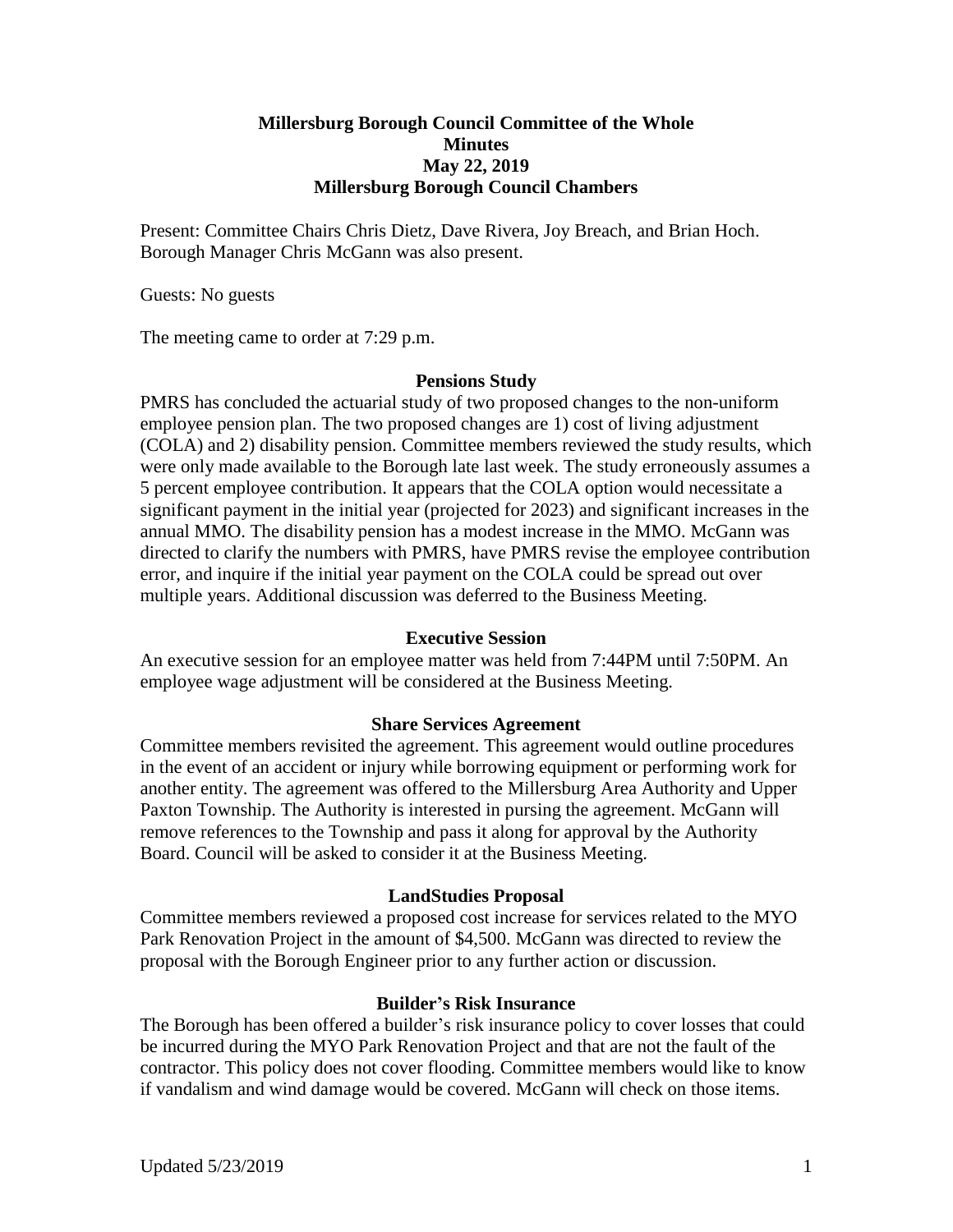### **Concrete Pads at Riverfront Park Swings**

McGann reported that he has spoken with Chairman Boyer about the details of this project. McGann would like to get an estimate on the materials to pass along to the donor prior to proceeding.

## **Police Bicycles**

Chairwoman Breach reported that a local bicycle sales professional assessed the police bikes that are owned by the Borough. The bikes have some value. It was decided to keep the bikes for now, but to have them removed from the insurance schedule if they are currently covered.

# **Council Room Changes**

Committee members discussed possible furniture arrangements for the Council Room that would facilitate a projector and screen for use during meetings. A single table accommodating 12 people plus chairs would be ideal. Tentatively, Council will consider expenses for the 2020 budget, but McGann will keep an eye out for low cost tables, particularly at Federal Surplus.

### **Flag Disposal Facility**

McGann updated Committee members on the proposal. The plan is to install the flag collection box on the Union Street side of the Borough Building. The VFW Auxiliary would take responsibility for emptying the box periodically. There is an annual flag disposal ceremony in the Williamstown area. There was also a discussion of the proper disposal of US flags and the possibility of having a flag retirement ceremony locally.

### **Gaming Grant**

The Borough was awarded a Dauphin County Gaming Grant that includes a provision to secure a loan of \$183,713 from the County Infrastructure Bank. This would fund the repair/replacement of a culvert. McGann presented an alternate option for repairs to the culvert that would cost about half of the estimate. McGann was directed to investigate the following:

- 1. Would the alternate idea change the permitting?
- 2. If not, present the alternate idea to the Infrastructure Bank.
- 3. Does Dauphin County have a preferred/required engineering firm?

Committee members would like to complete the project in 2019 if possible.

### **Veteran's Banners**

Committee members reviewed the plan for taking down the banners. The public works crew will take down the banners shortly after Thanksgiving and the organizers will distribute them to the donors. The organizers will be asked to make the appropriate public announcements regarding the banners. The attachments may remain on the poles for six months in case another group would like to continue the program.

# **Electric Car Charging Station**

McGann will look into grants that may be available to the Borough to purchase and maintain one of these facilities.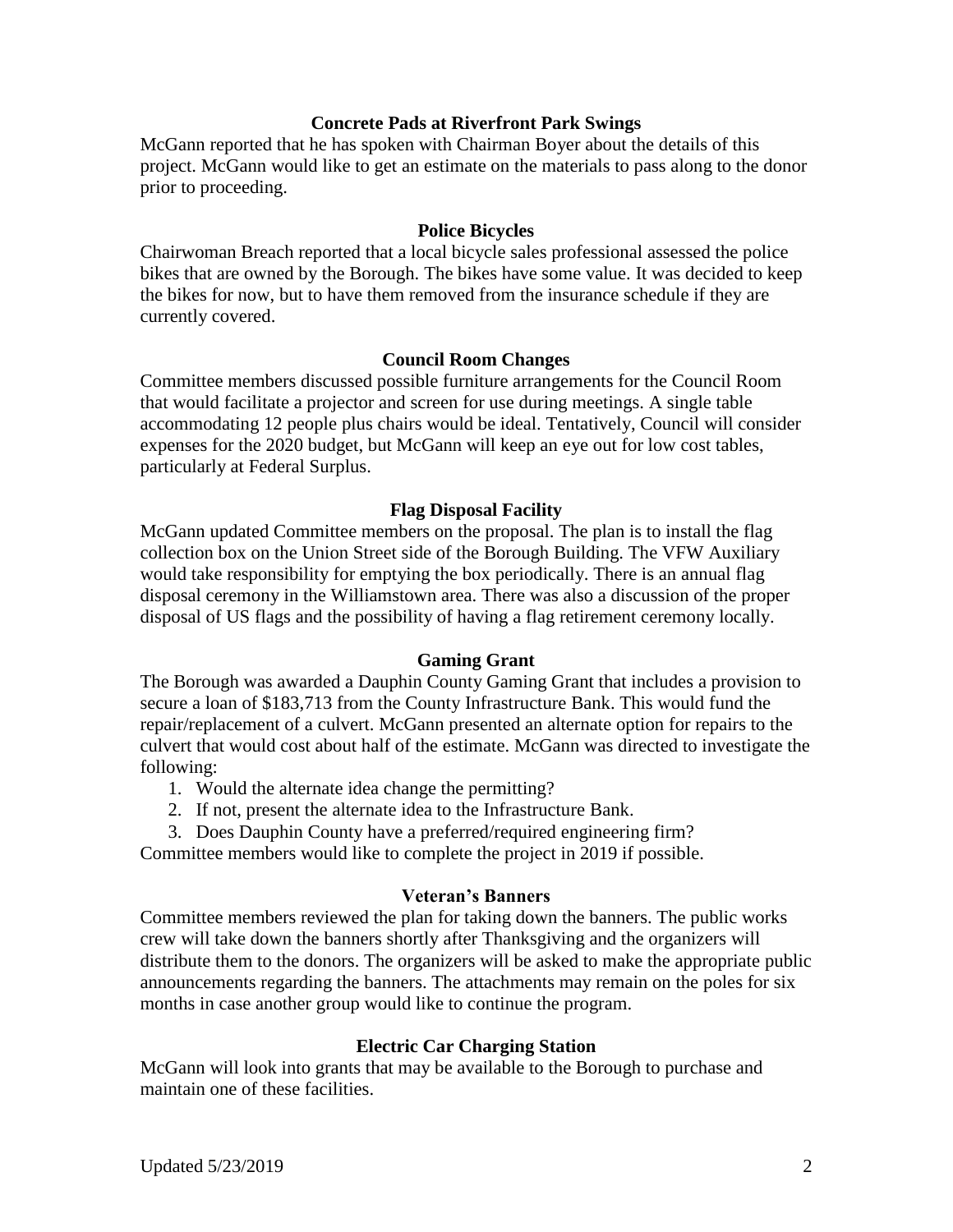#### **Readdressing**

McGann presented Committee members with several addressing problems in the Borough that were identified by the Dauphin County Department of Public Safety. County officials have advised that the ultimate responsibility for addressing concerns lies with the municipality, but the County can provide support. McGann was directed to investigate if there are other addressing concerns in the Borough, with the idea that all concerns will be dealt with at the same time. He was also directed to consult with Solicitor Kerwin on the matter.

### **Rental Inspection Ordinance**

The Planning Commission has offered to take the lead on developing a rental inspection ordinance. McGann drafted a list of considerations that would be involved in drafting such an ordinance. McGann was directed to have the Planning Commission research these considerations.

#### **Shade Tree Concern**

The owner of a Union Street business presented a concern to the Borough about a shade tree that is blocking the business sign. Committee members decided to offer to trim the tree, but the business owner is to be advised that the trimming job may not result in the sign being fully visible. The business owner would be charged for the service.

#### **Auditing Services**

The auditors will attend the June 12 Business Meeting to review the 2018 audit. This is the third and final year of the Borough's contract with JH Williams. Auditing is considered a professional service and exempt from bidding requirements. In the past, the Borough Council has issued RFPs anyway. Council will need to consider if they would like to issue an RFP later this year, continue with JH Williams, or hire a different auditing company. McGann noted that Borough staff members are generally happy with JH Williams' service.

#### **Burning Ordinance**

Committee members considered the Borough's current ordinances regarding burning in the Borough. Currently, Chapter 7 of the Borough Ordinance has an outright ban on burning, but the Borough has generally not enforced the ban when a fire is for cooking purposes and, in one case, for creating artwork. The bigger concern is burning of trash. Additionally, Ordinance No. 3-08 (amended by Ordinance No. 4-08) regulates outdoor fuel burners. The Pennsylvania Department of Environmental Protection (DEP) has a model open burning ordinance that municipalities may amend and adopt. McGann was directed to email all of the referenced documents to all Council Members and ask them to consider the following:

- 1. Should any type of burning be permitted?
- 2. If so, what types of materials could be burned?
- 3. How should the ordinance address patio-type firepits?
- 4. Should there be a limit on the size of fires?

McGann further recommended consulting both the police department and the fire company on any burning ordinance adoption process.